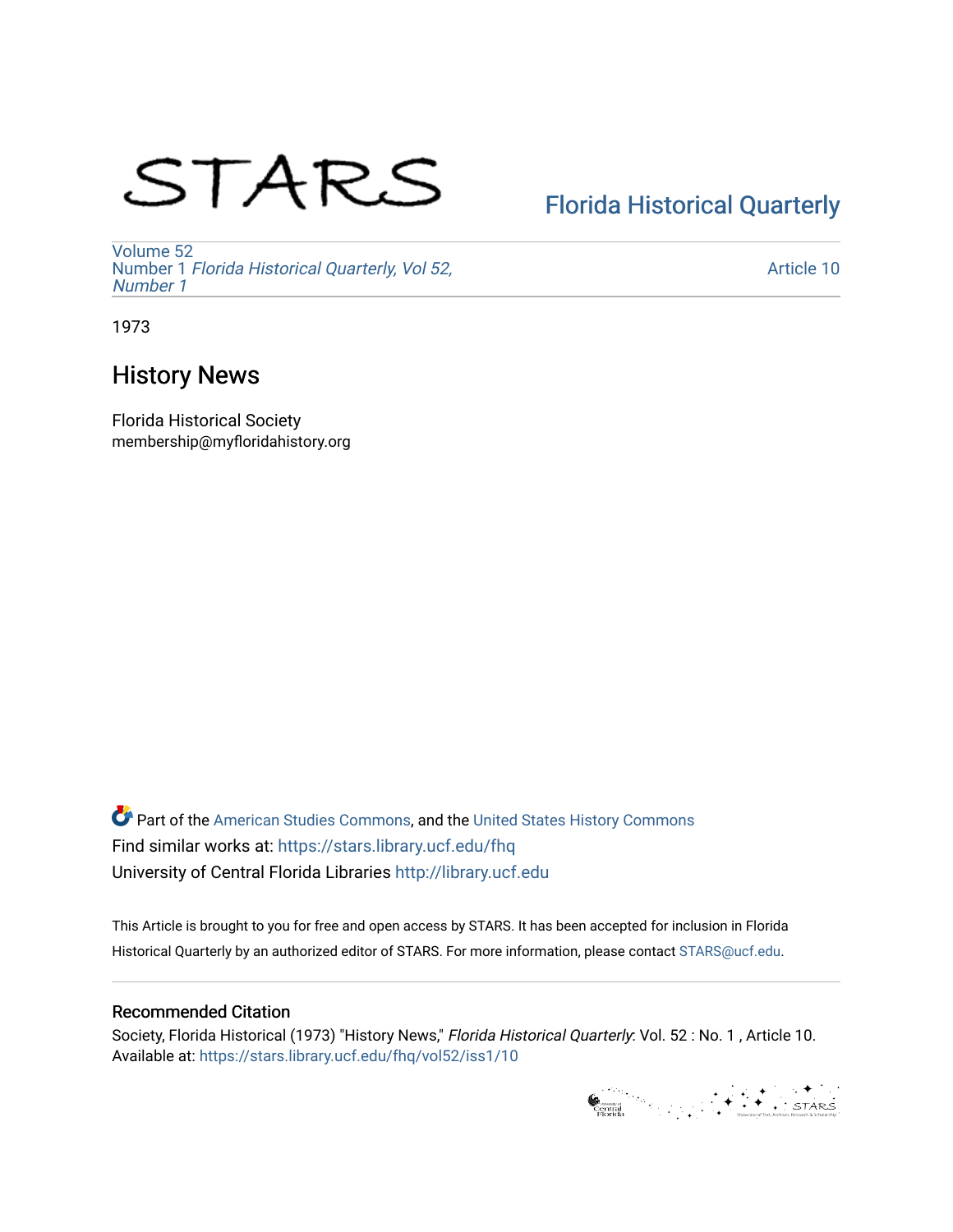#### *The Annual Meeting*

The Florida Historical Society will hold its seventy-second annual meeting in Tallahassee, May 3-4, 1974. The Downtown Holiday Inn will be the convention site. The Tallahassee Historical Society and the Division of Archives, History, and Records Management, Florida State Department, will be the host organizations. Dr. Herbert J. Doherty, Jr., University of Florida, and Dr. Jerrell Shofner, Florida Technological University, are program chairmen, and they invite anyone interested in reading a paper to correspond with them. Dr. Doherty's address is 352 Little Hall, University of Florida, Gainesville, 32601; Dr. Shofner can be reached at the Department of History, Florida Technological University, Box 25000, Orlando, 32816.

#### *Arthur W. Thompson Memorial Prize in Florida History*

Dr. E. Ashby Hammond, Professor of History and Social Sciences at the University of Florida, is the 1972-1873 recipient of the Arthur W. Thompson Prize for his article, "Spanish Fisheries in Charlotte Harbor," which appeared in the *Florida Historical Quarterly,* April 1973. The presentation was made at the Florida Historical Society's annual meeting, May 12, 1973, in Port St. Lucie. The prize of \$100 is given annually for the best article appearing in the *Quarterly.* Professor Hammond is a specialist in medieval medical history and Florida medical history. His articles have appeared in many scholarly and professional journals including the *Florida Historical Quarterly.* His most recent publication is the introduction to Jefferson Browne's *Key West: The Old and the New* (1912) in the Bicentennial Floridiana Facsimile Series. Judges were John Griffin, Historic St. Augustine Preservation Board, and Professors John Reiger of the University of Miami and Lucius Ellsworth of the University of West Florida. The award honors the late Professor Thompson, formerly a member of the history department, University of Florida, and it was made possible by an endowment establish by Mrs. Arthur W. Thompson and her family.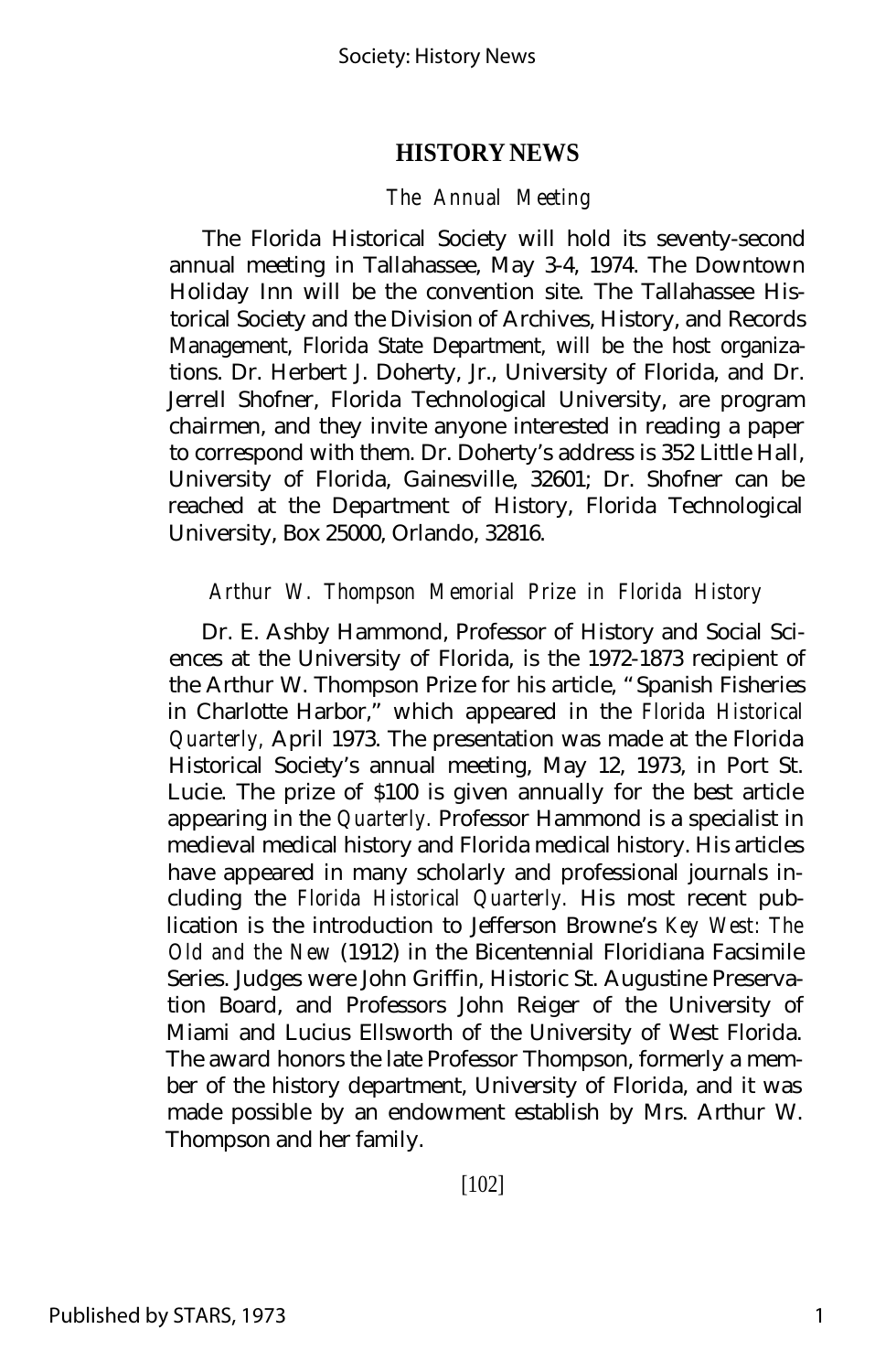#### *Rembert W. Patrick Memorial Book Award*

Professor Wayne Flynt, Samford University, Birmingham, Alabama, is the 1972-1973 recipient of the Patrick Award for his *Duncan Upshaw Fletcher: Dixie's Reluctant Progressive,* published by Florida State University Press. Dr. Flynt has completed a biography of Governor Sidney J. Catts of Florida, and his articles on southern political, labor, and church history have appeared in scholarly journals. The award memorializes Professor Patrick who served as editor of the *Florida Historical Quarterly.* Judges were Dr. Byron Hollinshead, New Smyrna Beach; Luis R. Arana, St. Augustine; and William M. Goza, Clearwater. Professor Flynt received a check for \$100.

#### *Young People's Florida Book Award*

*Billy Bartram and His Green World: An Interpretative Biography,* by Marjory Bartlett Sanger of Winter Park, Florida, was the first book for young readers to receive this award. It will be given annually by the Florida Historical Society. The award was set up under the sponsorship of Professor Charlton W. Tebeau. *Billy Bartram* was published by Farrar, Straus & Giroux of New York. The judges were Mrs. O. C. Peterson, Fort Pierce; Mrs. Helen C. Ellerbe, Gainesville; and Miss Audrey Broward, Jacksonville University. Mrs. Sanger has written several books with Florida settings for children, including *Cypress Country, Mangrove Island,* and *The World of the Great White Heron.* The latter was a selection of the Ecological Book Club, Jacksonville University. Ms. Sanger received a check for \$100.

#### *Award of Merit*

E. Reinhold Rogers, Jr., of the *Clearwater Sun* and a member of the Pinellas County Historical Commission, received the 1972- 1973 Award of Merit for Excellence in Presenting Florida History through News Media for his work in preserving and interpreting Florida and local history. The award was made by Milton D. Jones of Clearwater, president-elect of the Florida Historical Society, who is the donor of this award, at the annual meeting, May 13, 1973. Mr. Rogers received an engraved plaque.

103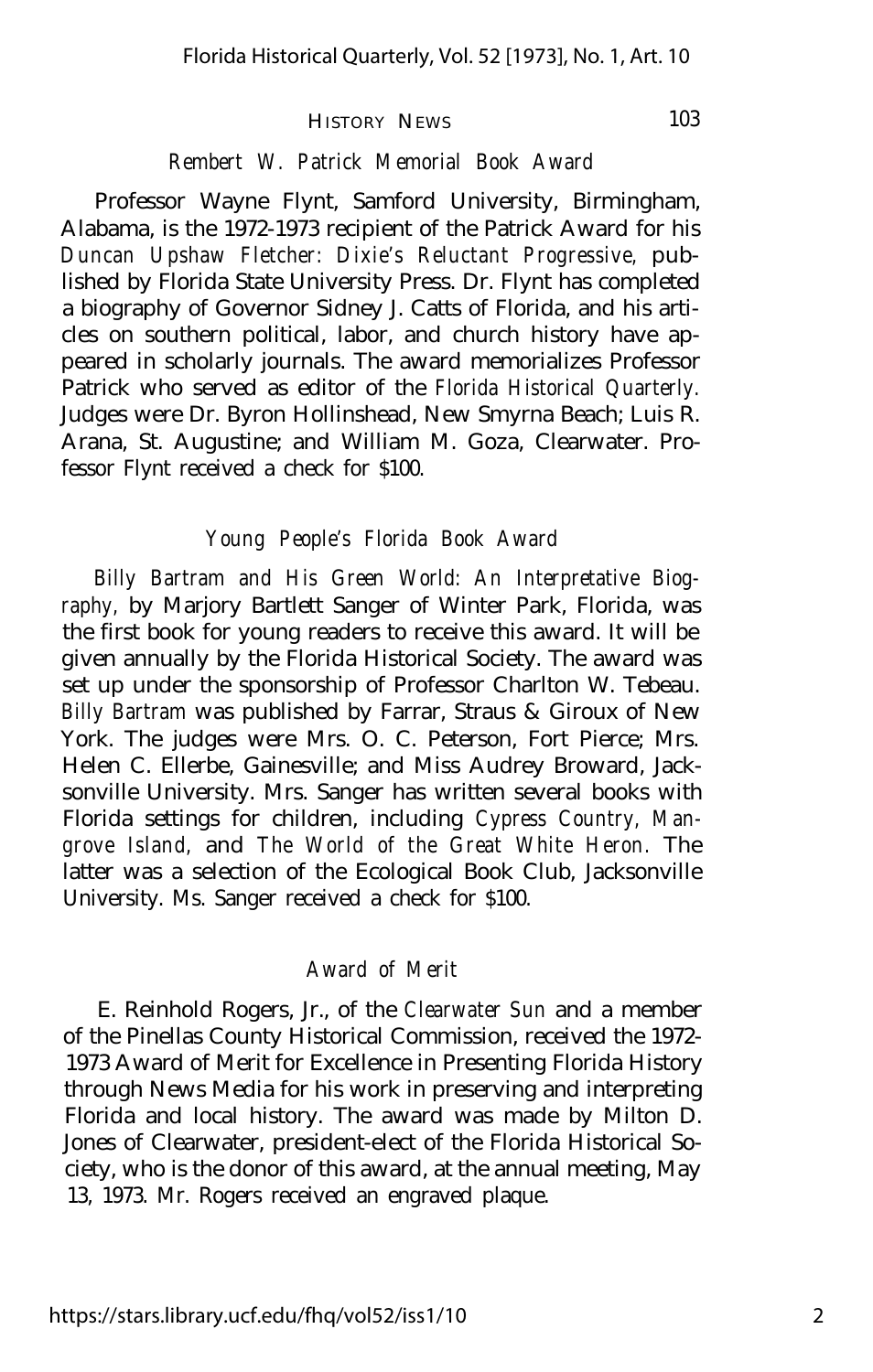## 104 FLORIDA HISTORICAL QUARTERLY *Florida College Teachers of History*

The 1974 annual meeting of the Florida College Teachers of History will be held March 29-30 at Tallahassee. Professor Richard Bartlett, Department of History, Florida State University, Tallahassee 32306, is program chairman. His committee is soliciting proposals for general themes and individual presentations at the meeting. These should be in the form of an abstract of no more than 500 words; the deadline is October 15, 1973. Professional historians, college teachers, graduate students, and other interested persons are invited to submit proposals on any subject of historical inquiry, including all phases of American, African, European, and Asian history.

#### *Announcements and Activities*

The site of the San Pedro y San Pablo de Patali Mission was dedicated May 15 at High Hill Farm, the Tallahassee home of State Comptroller and Mrs. Fred O. Dickinson, Jr. Established in 1633, Patali was the largest mission between St. Augustine and Pensacola. The site is on the National Register of Historic Places and is identified by a marker. Secretary of State Richard Stone was the main speaker at the dedication.

The Historic Pensacola Preservation Board and the Florida Bicentennial Commission jointly sponsored a Historic American Building Survey study of the historic structures at the Pensacola Naval Air Station during the summer of 1972. The historian for this project was Dr. William S. Coker, Faculty of History, University of West Florida, Pensacola. Measured drawings, photographs, and maps and plans are on exhibit at the Preservation Board's Spanish Museum in the Pensacola Historic District. This exhibit will hang until January 1974.

The Florida Department of the Council on Abandoned Military Posts held an election in Tampa, April 21, and named Tom Mitchell president. Other officers are Frank L. Davis, vice-president; Dr. Joy Mitchell, secretary; Dr. J. D. Adams, treasurer. Theodore Lesley, J. L. Harrison, Tom Knotts, and David Blumberg are members of the board.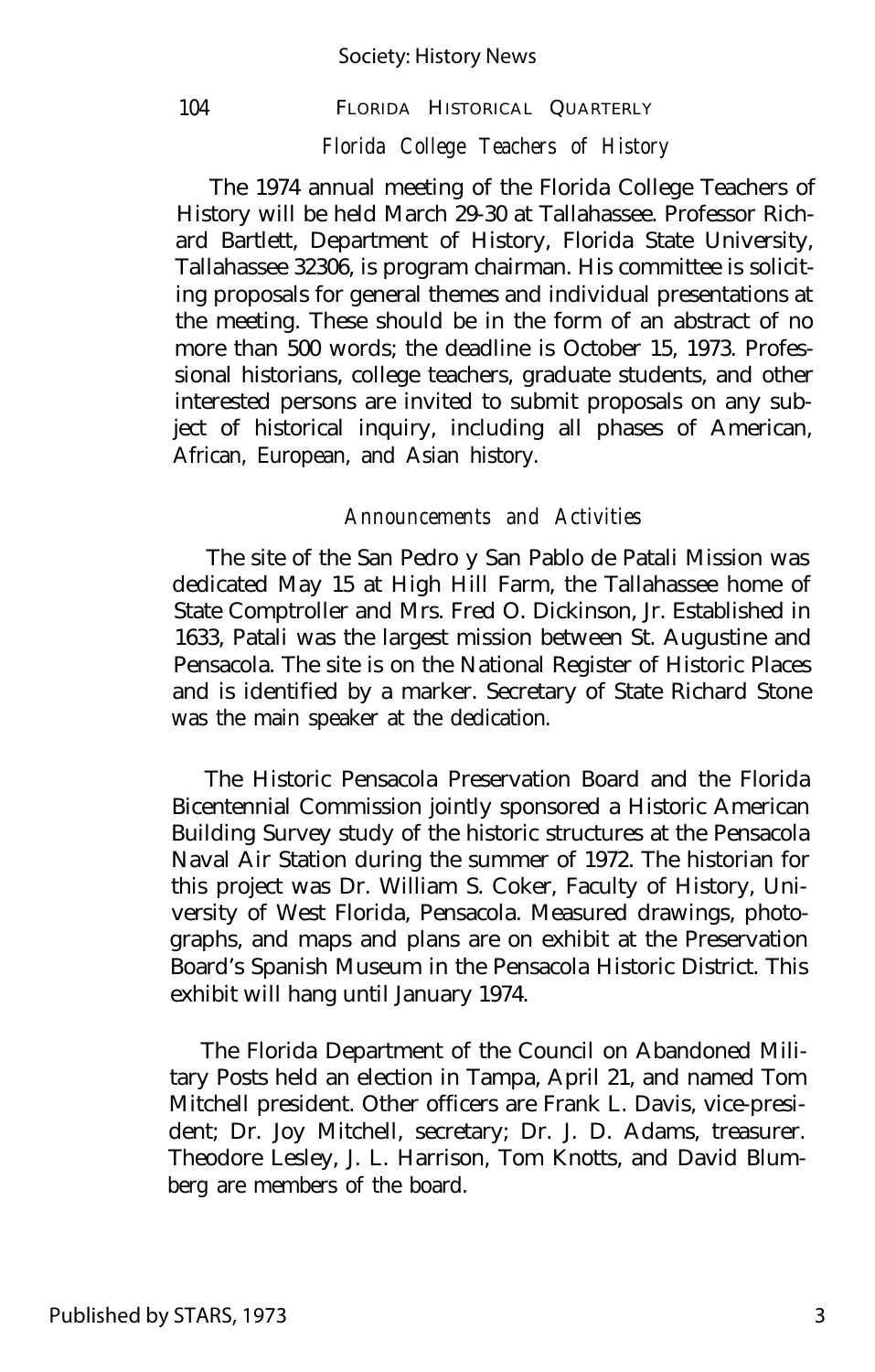The South Atlantic Archives and Records Conference was held at Raleigh, North Carolina, May 3-4, 1973. The Florida Division of Archives, History, and Records Management co- sponsored the conference, and Robert Williams, Richard T. Martin, and Edward N. Johnson, all members of the Division of Archives and History, were program participants. N. E. Bill Miller, executive director of the Florida Bicentennial Commission, spoke on Florida's program at the session, "The American Revolution Bicentennial Celebration."

Dr. Helen Gray Edmonds, professor of history at North Carolina Central University, Durham, delivered the annual Rembert W. Patrick History Lecture at Guilford College, Greensboro, North Carolina, April 17, 1973. Dr. Edmonds's topic was "The Black Revolution of the 1960s: Transition in Philosophy and Techniques." The Patrick Lecture was established as a memorial to Professor Patrick, who for many years, served as editor of the *Florida Historical Quarterly.*

The Palm Beach Historical Society has reproduced the *Lake Worth Historian, 1896,* which includes pictures and articles written by pioneers, telling of their life in the Palm Beach, West Palm Beach, and Hypoluxo area. The publication sells for \$2.15, and it may be ordered from Mrs. Maxine Banash, P. O. Box 1492, Palm Beach, 33480.

*The American Eagle* is published by the Koreshan Unity, Estero, Florida. It was founded by Dr. Cyrus Read Teed in 1906 as a political weekly with Allan H. Andrews as editor. In later years, the publication gained a reputation as Florida's leading horticultural magazine, mainly because of the weekly column by the botanist, Henry Nehrling. Publication ceased in 1948, but it was revived as a monthly in 1965. Subscriptions are \$5.00 per year; \$9.00 for two years. For information, write Hedwig Michel, editor, P. O. Box 57, Estero, Florida, 33928.

A major collection of art by Winslow Homer, including many paintings and water colors describing Florida scenes, opened at the Whitney Museum of Modern Art, New York City, April 3. It includes 200 paintings, water colors, drawings, wood engravings,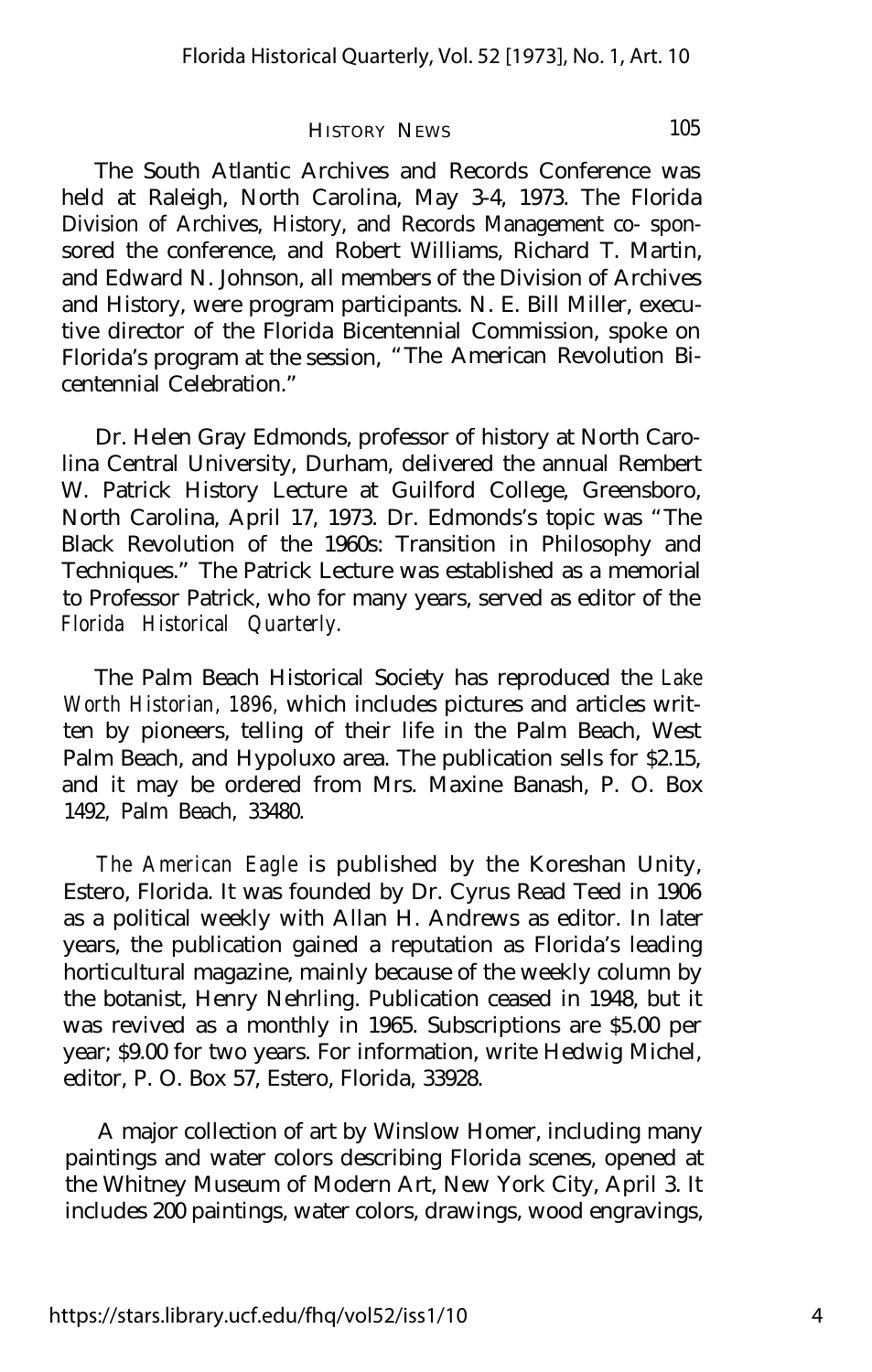and etchings. The show will move to the Los Angeles County Museum of Art, July 4, and then to the Art Institute of Chicago, September 8. A Winslow Homer Catalog, with text by Lloyd D. Goodrich, has been published. It includes many color and blackand-white illustrations. It sells for \$5.35, and it may be ordered from the Whiteney Museum, New York City.

The Southern Labor Archives of Georgia State University has processed several recently acquired collections, including the records of the Communication Workers of American Local 3108 of Orlando, Florida (1965-1972), which describes labor-management relations, local unions, and public affairs in the 1969 strike against the Southern Bell system, and the records of the Laundry, Dry Cleaning, and Dye House Workers Local 218 (1945-1971), describing the local's disaffiliation and reaffiliation with the Teamsters and organizing and unionizing activities in Jacksonville, Tampa, and Miami. A catalogue of holdings updating its earlier publication is available from the Archives, Georgia State University, 104 Decatur Street, S. E., Atlanta, Georgia, 30303.

*And They All Sang Hallelujah: Plain-Folk Camp-Meeting Religion, 1800-1845,* by Dickson D. Bruce, Jr., was the 1973 winner of the James Mooney Award of \$1,000 given by the Southern Anthropological Society. This book will be published by the University of Tennessee Press. The annual award is for a booklength manuscript that best describes and interprets the people or culture of the distinctive New World population. The subject may be pre-historic, historic, or contemporary. Submissions can be about people belonging to major social, racial, or ethnic groups, or those identified with obscure or heretofore unknown groups. Information on the 1974 James Mooney Award may be obtained from Professor Charles Hudson, Department of Anthropology, University of Georgia, Athens, Georgia, 3060.

#### *Bicentennial Events*

The Florida Bicentennial Commission in cooperation with Florida International University held its Second Annual Symposium at the Deauville Hotel, Miami Beach, June 1-2, 1973. The theme of the conference was "Eighteenth-Century Florida and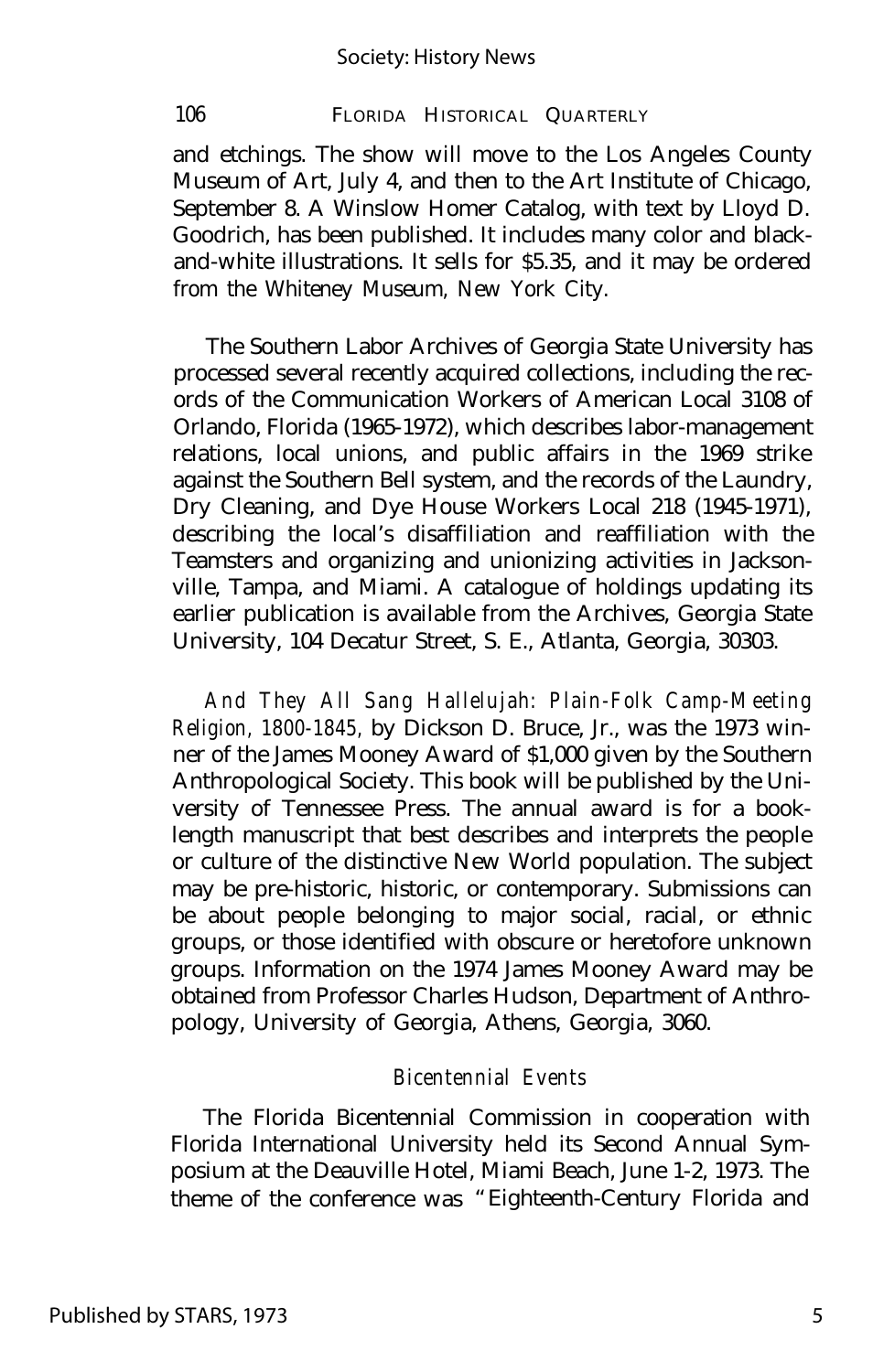the Caribbean." Dr. Charles E. Perry, president of Florida International University, and Lieutenant Governor Tom Adams, chairman of the Florida Bicentennial Commission, welcomed the Symposium participants. Sir Philip Sherlock, Secretary General, Association of Caribbean Universities and Research Institutes, delivered the luncheon address. Reading papers were Professors Richard B. Sheridan, University of Kansas; William S. Coker, University of West Florida; Jack C. Greene, The Johns Hopkins University; Barry Higman, University of the West Indies, Mona; Orlando Patterson, Harvard University; Thomas Mathews, Institute of Caribbean Studies, University of Puerto Rico; Charles Fairbanks, University of Florida; R. Duncan Mathewson, The Institute of Jamaica; and John Griffin, Historic St. Augustine Preservation Board. Professors Richard Klimmer, Ann Pescatello, and Darden Asbury Pyron, Florida International University, were chairpersons for the sessions. The officers and directors of the Historical Museum of South Florida were the hosts at a reception. Dr. Samuel Proctor, member of the Florida Bicentennial Commission, was general chairman of the conference. The papers will be published by the University of Florida Press.

In special ceremonies, July 4, 1973, the John F. Kennedy Space Center, was dedicated as an official Florida Bicentennial Trail site. William S. Frates, chairman of the Board of Third Century, U.S.A., was the principal speaker. Lieutenant Governor Tom Adams, chairman of the Florida Bicentennial Commission, was master of ceremonies.

The Library of Congress held its Second Annual Symposium on the American Revolution at the Library of Congress, Washington, May 10-11, 1973. "Fundamental Testaments of the American Revolution" was the theme for the conference, and speakers were Professors Bernard Bailyn, Cecelia M. Kenyon, Merrill Jensen, Richard B. Morris, and Ambassador J. Russell Wiggins.

The National Archives. Conference on the Meaning of the American Revolution will be held in Washington, D. C., November 15-16, 1973. For information write Henry Bartholomew Cox, National Archives (GSA), Washington, 20408.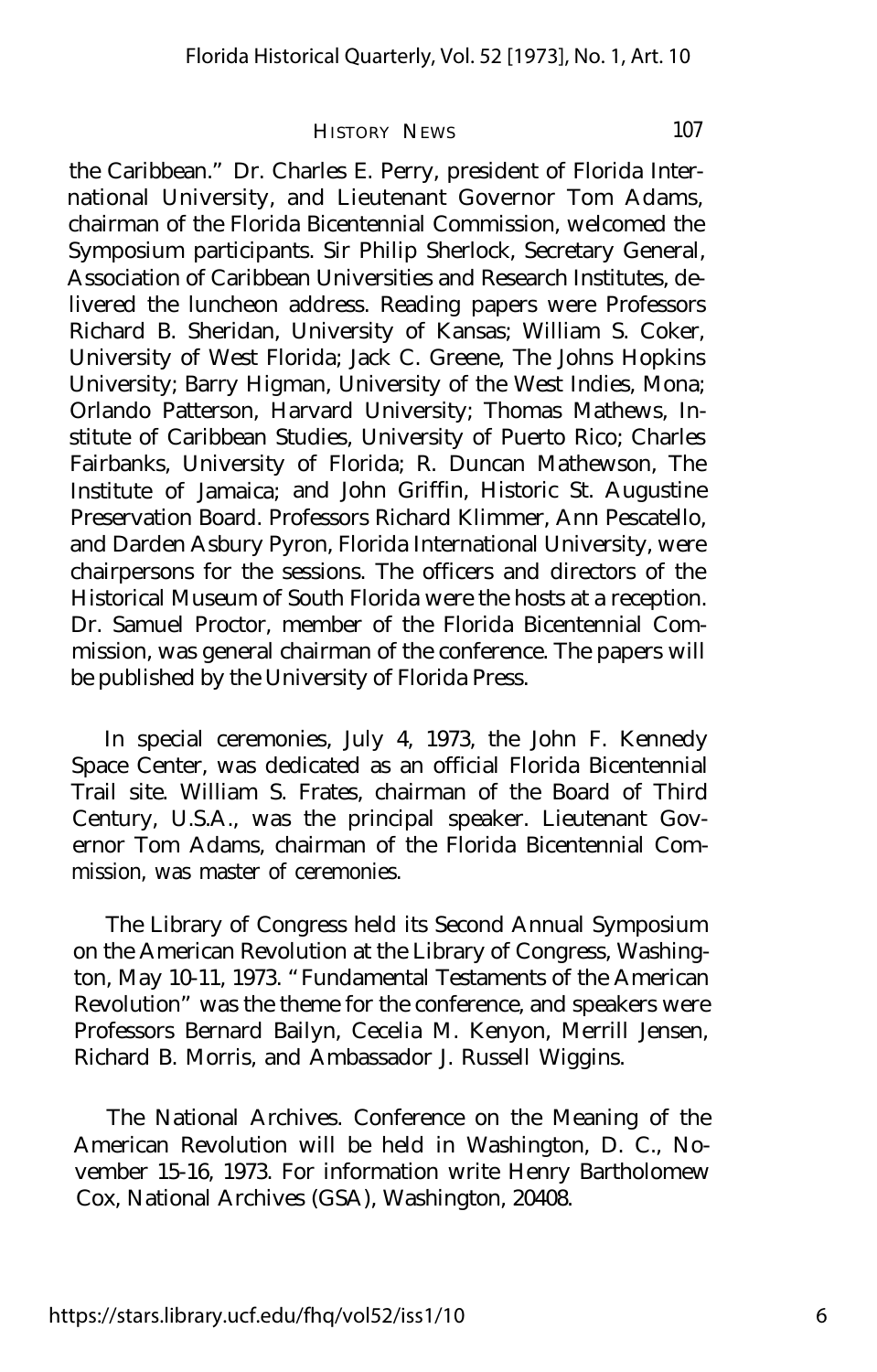A list of *State and Territorial Bicentennial Commissions and Contacts* is available from the American Revolution Bicentennial Commission. For a copy write to American Revolution Bicentennial, 746 Jackson Place, N. W., Washington, D. C., 20276.

#### Local Societies and Commissions

*Alachua County Historical Commission—* At its April 12, 1973, meeting the Commission reviewed the application to place the Hotel Thomas on the National Register of Historic Places as prepared by Historic Gainesville, Inc. The Commission will support congressional action on the establishment of a John and William Bartram National Scenic Trail and the acquisition by the state of 7,000 acres of San Felesco Hammock. An inventory of natural and historic sites in Alachua County is being prepared and will be correlated with the inventory of historic buildings.

*Alachua County Historical Society—* Otis Botts, sports director for WRUF, described early radio broadcasting in Alachua County at a meeting March 15, 1973. On April 19, Professor John Mahon of the University of Florida and a member of the board of directors of the Florida Historical Society, discussed the problems of the Seminole Indians in contemporary Florida. The May 15 meeting was jointly sponsored with the University of Florida's history department. Professor Jerry Weeks, Palm Beach Atlantic University, presented a paper on 'The Citrus Fever of the 1880s," and Dr. Samuel Proctor, editor of the *Florida Historical Quarterly,* read a paper, "Boom in Paradise: Florida Land Boom of the 1920s." At its recent monthly field trips members have visited homes, cemeteries, and early churches in Newnansville, Melrose, and Waldo, and the site of the Dade Massacre at Bushnell, Florida. Officers are Merlin G. Cox, president; Mrs. Chris Matheson, vice-president; Marinus Latour, secretary-treasurer; and Mrs. Helen C. Ellerbe, historian.

*Broward County Historical Commission—* The Broward County Board of Commissioners has appointed the following officers for the recently-organized Historical Commission: Judson A. Fanuell, Hollywood, chairman; Mason Wacastetter, Davie, vice-chairman; Mrs. Carl Braymon, Fort Lauderdale, secretary;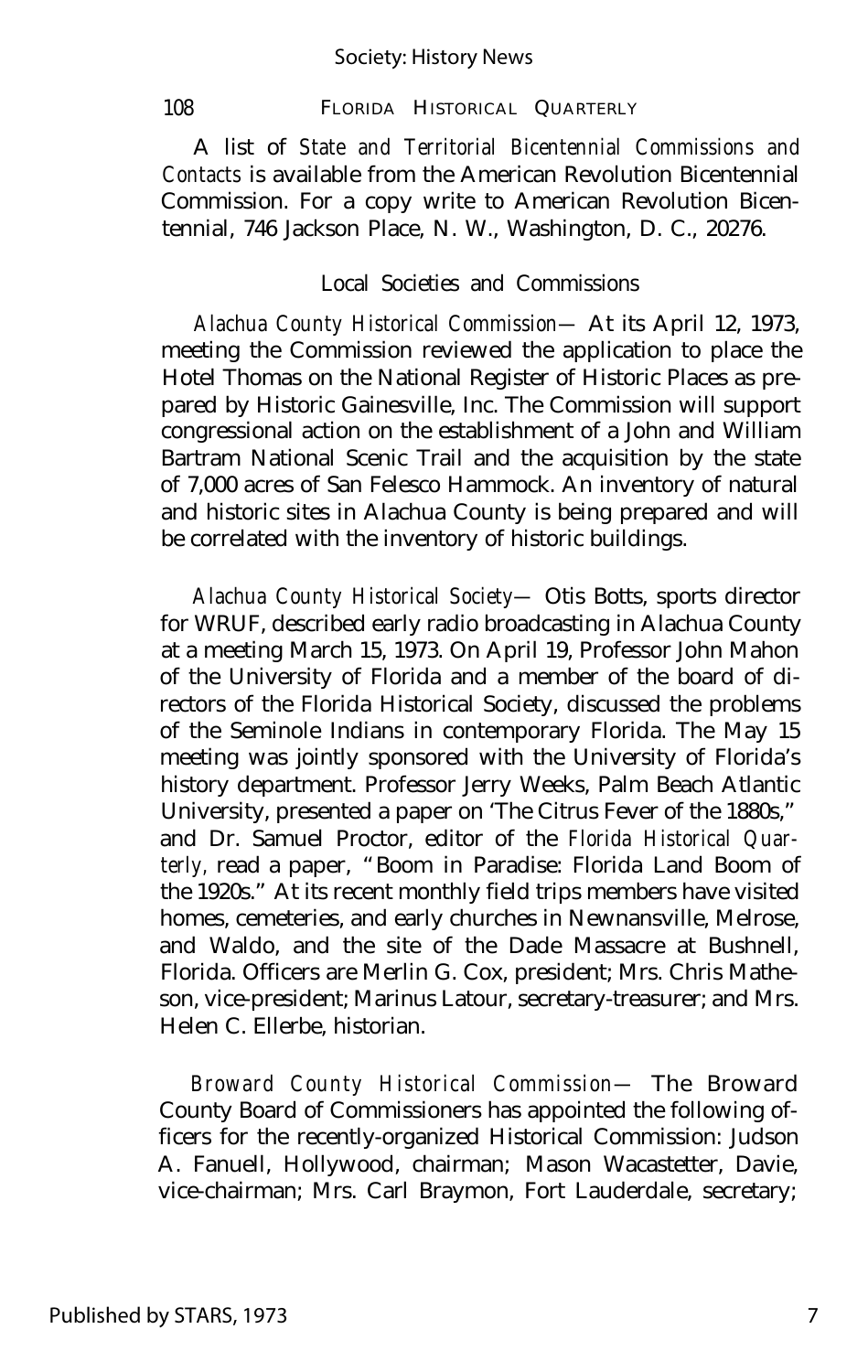F. K. Walker, Pompano Beach; and Sue Phillips, Fort Lauderdale. Cooper Kirk, Fort Lauderdale, is historian.

*Fort Lauderdale Historical Society— A* seminar on historic preservation was held March 24 with Professor F. Blair Reeves of the University of Florida and Randy F. Nimnicht of the Florida Division of Archives, History, and Records Management as speakers. The D. C. Alexander historic marker was placed February 14, 1973, at Las Olas by-the-Sea, the beach area developed by Mr. Alexander. On May 6, the King-Cromartie house was dedicated under the auspices of the Junior League. The Society has added books, photographs, maps, plats, and a variety of artifacts to its collection. The April number of the "New River News History Section" was dedicated to the late Dr. Stanley E. Wimberley, Vice-President for Academic Affairs, Florida Atlantic University.

*Halifax Historical Society—* The *Halifax Historical Herald* is the new quarterly publication of the Society. Its first issue includes an article, "The Real McCoy Lived Here," by Alice Strickland. The Society holds monthly program meetings, and is involved in many community activities. Its museum and headquarters on South Beach Street, Daytona Beach is open daily. The Boy and Girl Scouts are establishing a "History of Scouting" exhibits, and a room depicting black history is planned. Officers are Mrs. Hazell L. Fenty president; Mrs. W. K. Ellenwood, vicepresident; Elam V. Martin, treasurer; Mabel Martin, secretary; and John L. Stanistreet, editor of the *Herald.*

*Historical Association of Southern Florida—* The 1972-1973 lecture series under the direction of Dr. Thelma Peters and Dr. Charlton Tebeau was the most successful in the Association's history. Two new exhibits, '"Florida's Other Indians: The Timucuan" and "Cultural Contrast (a comparison of tools and weapons of the Timucuan with those of the Tequesta Indians), have been added to the Indian Cultures area in the Historical Museum of South Florida. At the annual meeting, April 18, Mrs. Robert L. Parks was elected president; Rear Admiral Irving J. Stephens, vice-president; Mrs. Thomas Shiverick, executive vice-president; Mrs. Robert A. Nicolet, recording secretary; John C. Harrison, corresponding secretary; and Jack G. Admire, treasurer.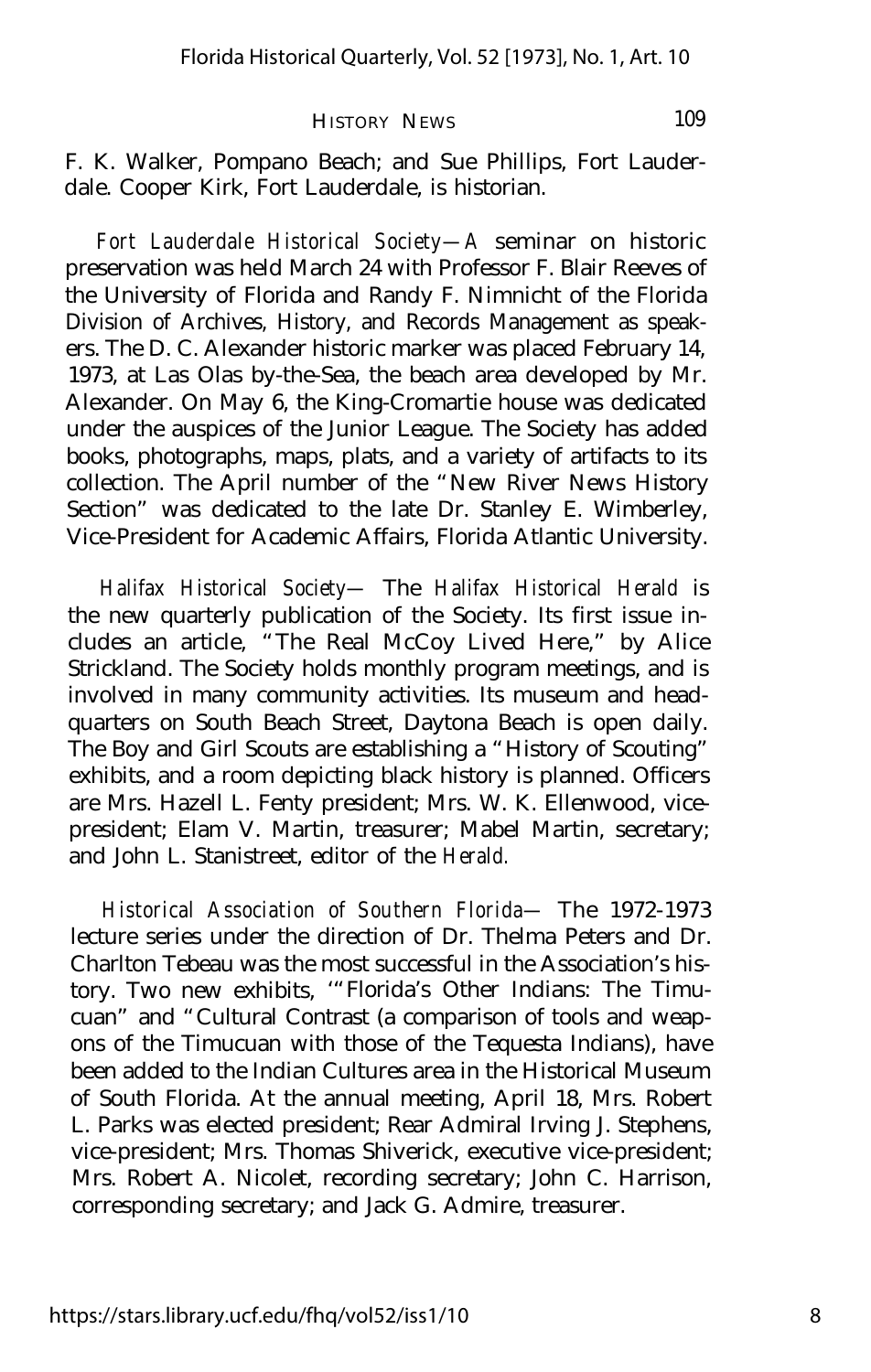*Jacksonville Historical Society—* "The History of Medicine in Duval County" was the title of a talk by Dr. G. Dekle Taylor at the annual meeting on Wednesday, May 9, 1973. The Catherine Stree Fire Station, constructed after the 1901 conflagration in Jacksonville, is being developed as a museum which will depict the history of fire-fighting in the area. The Society has acquired additional books, pictures, periodicals, and post cards for its collection, which are housed in a special room at Jacksonville University.

*Jefferson County Historical Association—* The restoration of the Wirick-Simmons house is a major activity of the Association. A smokehouse and kitchen will be repaired, and plans for restoration of the garden are being drawn by a landscape architect. The Society also owns the railroad station and the Asa May Plantation House in Monticello, and work on these properties is planned. The two houses are listed on the National Register of Historic Places. The Association is cooperating with the Monticello Opera Company in its effort to restore the Perkins Opera House. It is also coordinating two major county bicentennial projects: preservation of Jefferson County's official records and the writing of a history of the county. Mrs. Esther H. Connolly is president of the Association.

*Key West Art and Historical Society—* A banquet honoring Secretary of State Richard B. Stone was held March 27 at the Holiday Inn. The following evening there was a preview of a military art exhibition at East Martello Tower. The annual spring art festival and summer fair opened' at the Tower April 24, 1973.

*Lake City Historical Society—* The organizational meeting of the Society was held March 5. At a second meeting, March 21, it was decided that books, pictures, and artifacts relating to the Lake City area would be collected. Officers are Nettie Ozaki, president; Joan Rountree, vice-president; Freda Pickens, secretary; and Madge Van Arsdall, treasurer.

*Okaloosa and Walton Counties Historical Society—* Mrs. Ina Thompson of DeFuniak Springs spoke at the March meeting on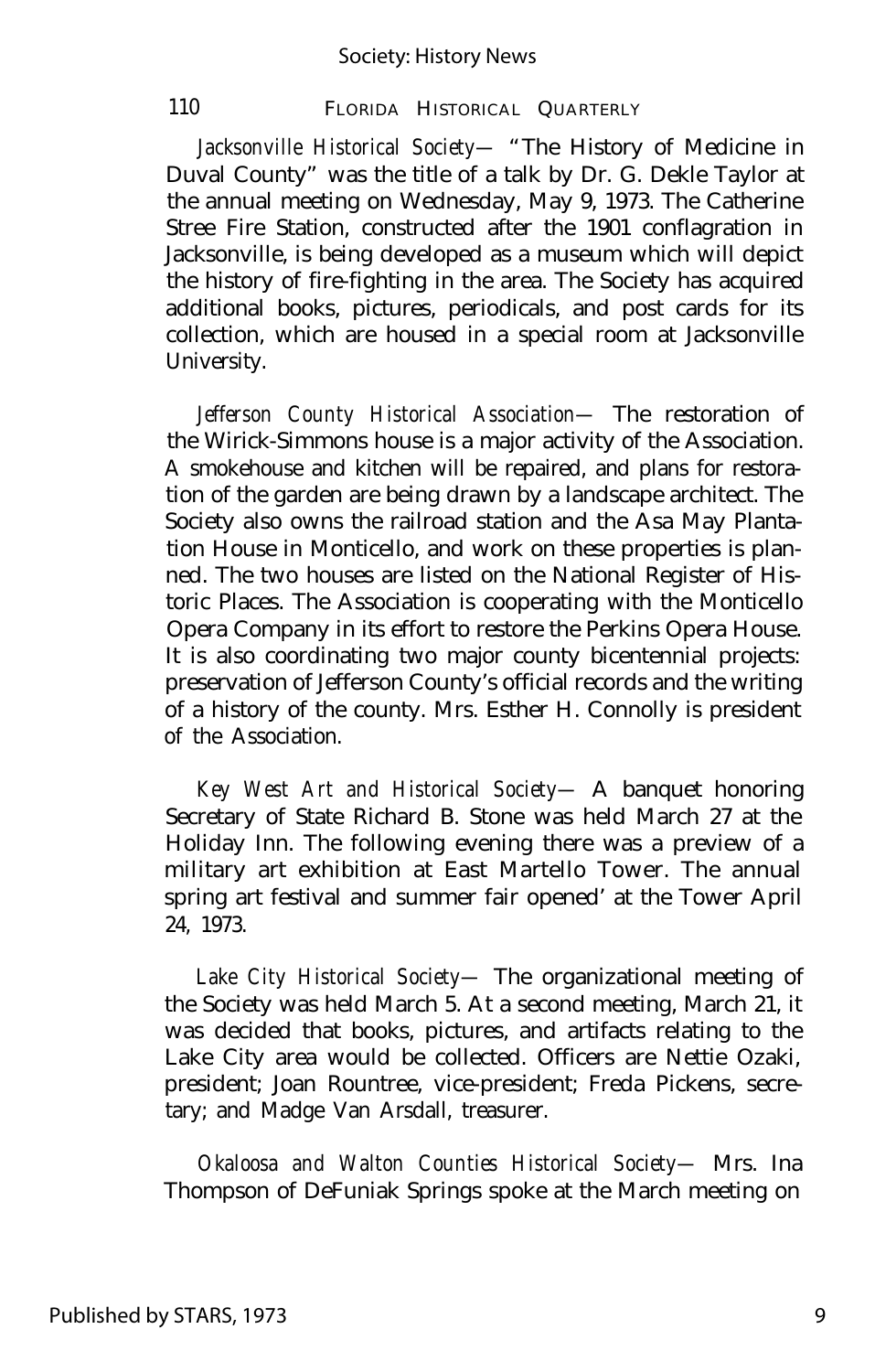the "History of the Educational Systems of the Two Counties." Harold Gillis described "Flint Chips" at the meeting, April 29. A museum building fund drive has been organized with Clark Thomas Browning, III, as chairman. The Young Historians presented a play "El Dorado Enough" to help raise funds for the museum. The March 1973 newsletter carried a short article on Frederick de Funiak for whom the community is named.

*Orange County Historical Society—* Elected at the annual meeting in January were Donald A. Cheney, president; Rolland Dean and Dorothy I. Pratt, vice-presidents; James K. Rush, secretary; and Robert T. Overstreet, treasurer. On January 26, a historical marker was dedicated commemorating the original Pine Castle and its builder, William Wallace Henry. The major aim of the Society is to provide an historical museum for the county. The summer 1973 issue of the "Orange County Historical Quarterly" carried an article on the history of the museum building project.

*Palm Beach Historical Society—* Mary Linehan spoke on "Highlights of Early Palm Beach County" at a meeting April 10, in Whitehall, the Henry Morrison Flagler Museum.

*Peace River Valley Historical Society—* David Forshay of the Palm Beach Junior College and member of the board of directors of the Florida Historical Society, presented two films at the April 27, 1973, meeting at Zolfo Springs. The May program meeting was titled "The Search for Santa Maria." Barbara Grier and John Catterall of the Santa Maria Foundation, Palm Beach, presented a slide lecture describing the wreckage site. David Forshay spoke at the June 29 meeting on the history of the state flags of Florida. Officers of the Society are T. Mabry Carlton, president; Barney H. Whitman and C. Edgar Brooke, vice-presidents; Elizabeth S. Brown, treasurer; and Read B. Harding, secretary. Members of the board are William H. Bevis, Mrs. J. W. Thrailkill, Captain Roy T. Gallemore, Ruth McElya, and Dorothy Flood.

*Pensacola Historical Society—* Dr. William S. Coker described his work as historian with the Historic American Buildings Survey during the summer of 1972 on the Pensacola Navy Yard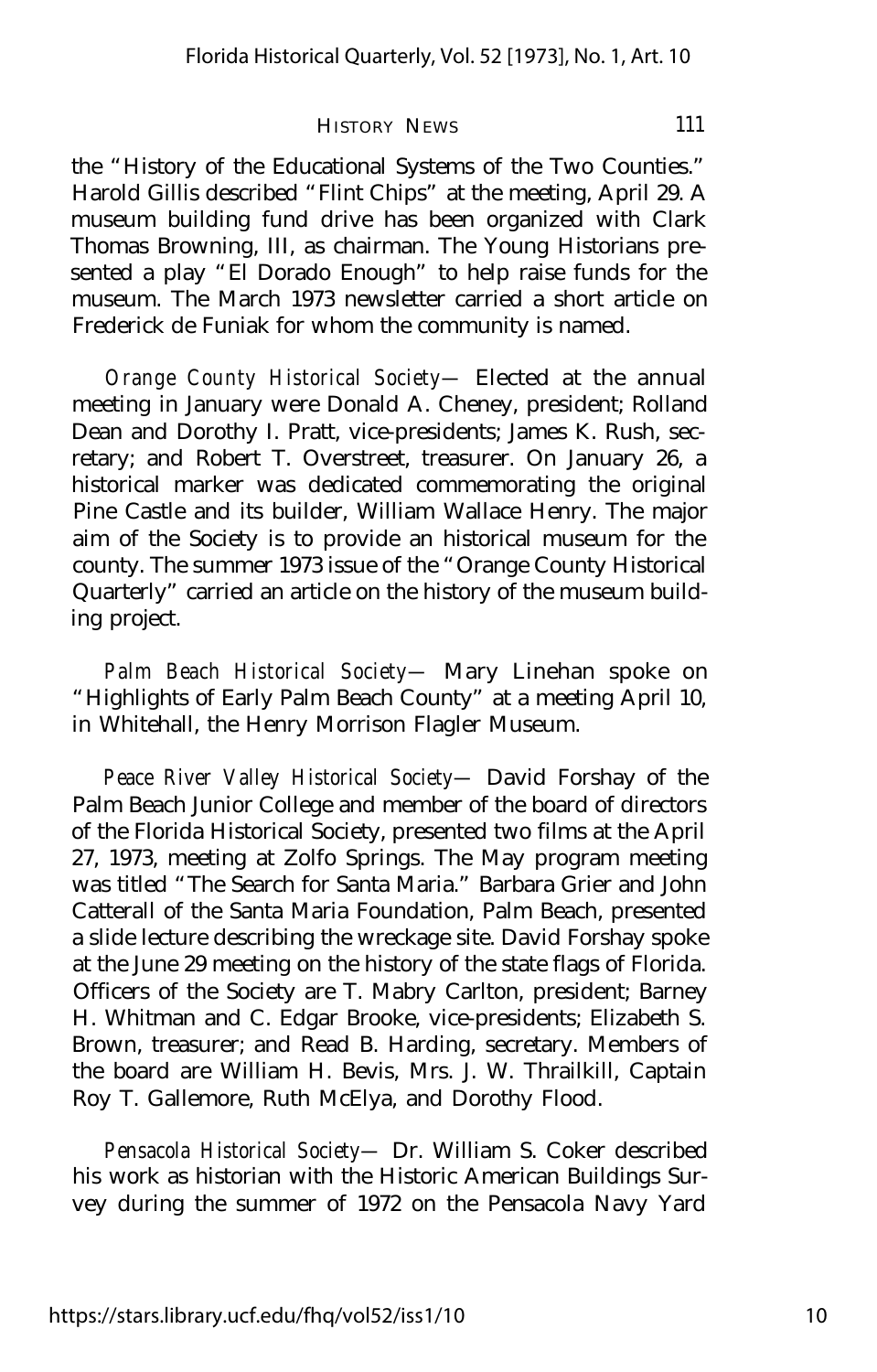project at the meeting, April 16, in the Museum. A lamplight tour of Fort Pickens was sponsored by the Society May 21, with George Berndt, park historian, and Tony Kegerries, park guide, in charge. Society officers are Mrs. Wendell Switzer, president; Mrs. E. P. Nickinson, Lucia Tryon, and Vern Moss, vice-presidents; Kathy Pepper, corresponding secretary; Mrs. E. R. Moffett, recording secretary; and Mrs. J. Holliday Veal, treasurer. New board members are Mrs. Paul D. Parks, Mrs. George Wagenheim, Mrs. F. N. Vickers, and Leslie Bogan.

*Pinellas County Historical Commission—* Mrs. Margaret Roy, president of the Questers, Seminole Chapter 149, was a guest at the May 1973 meeting and reported that her organization had received as a gift the Tampa home of Henry B. Plant. Efforts to move the property and restore it are being made. William M. Goza is chairman of the Commission's Bicentennial Committee, and he will be cooperating with the Pinellas County Bicentennial Steering Committee in drawing up plans for its celebration.

*Safety Harbor Historical Society—* James Miller presented a slide program at the meeting April 25, 1973, and he described techniques for the making of natural history specimen casts and molds. William G. Maxwell described the "Art of Contemporary Indians" at the May 23 program meeting, and Sam Prentice showed slides of the Bay area at the meeting June 27. The Society participated in the Count Phillipe Festival Parade in April, and is continuing its archeological digs in cooperation with the city of Oldsmar.

*St. Lucie Historical Society—* The Society is cooperating with the University of Florida in developing an area-oral history program. Tapes of Indian River pioneers will be duplicated and transcribed for the Society's archives; master tapes and transcriptions will be deposited with the University of Florida's Oral History Collection. The Society was one of the host organizations for the seventy-first annual meeting of the Florida Historical Society at the Port St. Lucie Hilton, and members served on the local arrangements committee May 12-14, 1973. Mrs. L. F. Emerson, secretary of the Society, was elected to the Florida Historical Society's board of directors. Walter Hellier, an honorary member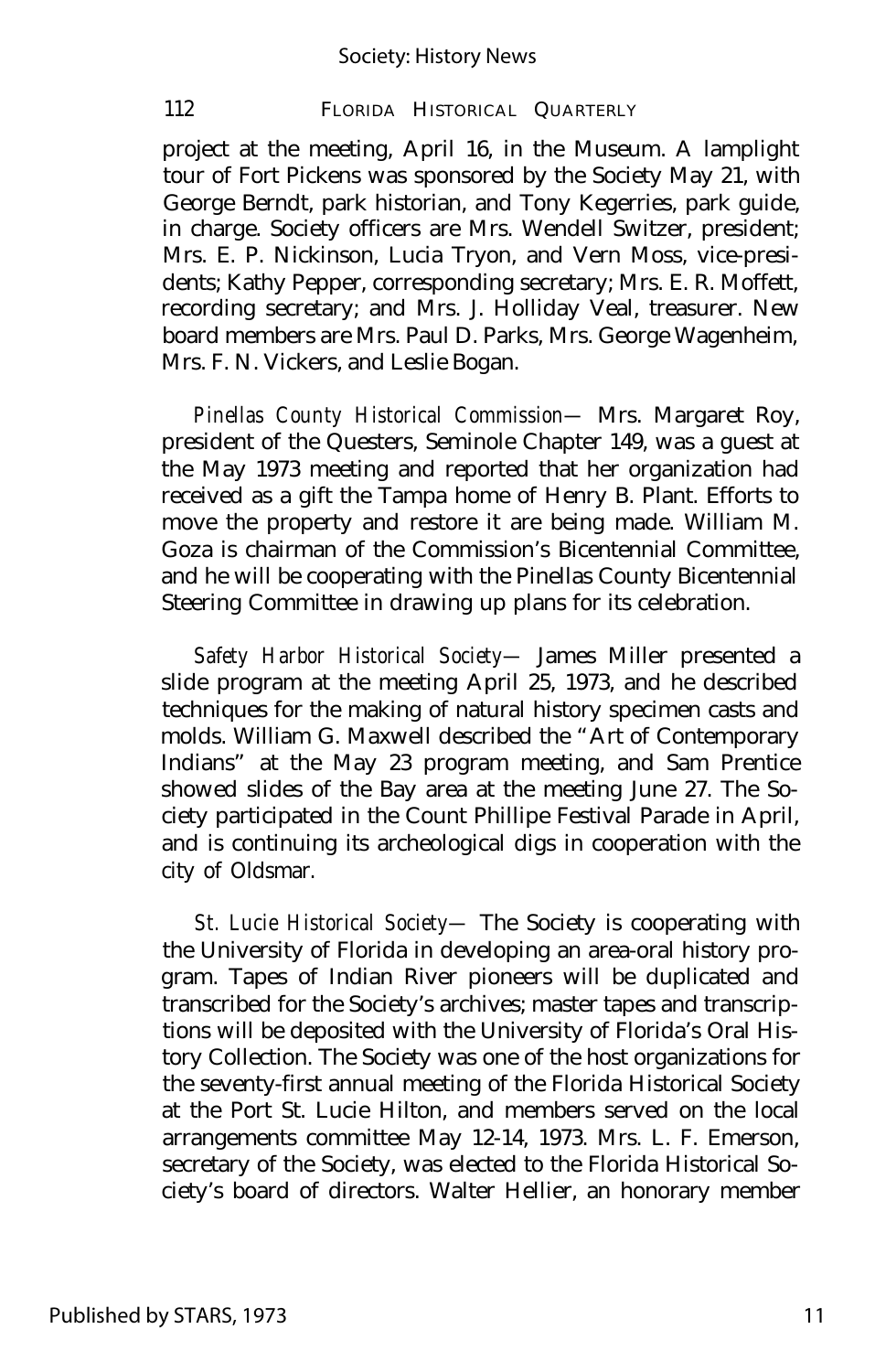of the Society, received special recognition at the annual meeting of the Florida Historical Society when he was given an Award of Merit from the American Association for State and Local History for the work which he has done in preserving and interpreting the history of the Indian River area. The Reverend Mr. Billy Osceola, Whit Bevis, Tom Gore, and Arthur Swain were speakers at the recent monthly meetings of the Society. Officers of the Society are Mrs. A. C. McClintock, president; Mrs. W. H. Reed and Mrs. E. P. DeFriest, vice-presidents; Mrs. Robert Boynton, treasurer; and Mrs. L. F. Emerson, secretary. They were installed at a dinner meeting May 15.

*Southwest Historical Society— The* Society celebrated its tenth anniversary, April 16, 1973, and the April number of the "Caloosa Quarterly" carried an article by Alberta Rawchuck describing the history of the organization. Professor George Huggins of Edison Community College spoke at the meeting April 12 on the digs at Mound Key, Estero Bay, and members then visited the sites.

*Tampa Historical Society—* Markers commemorating the site of the old Hillsborough County Courthouse and the establishment of WDAE, Florida's first licensed commercial broadcast station, were unveiled recently. Dr. James W. Covington, University of Tampa, has been appointed chairman of the committee to plan the sesquicentennial celebration of the founding of Fort Brooke, established in 1824. Hampton Dunn, president of the Society, was master of ceremonies at the ground breaking, May 26, for the Historic Memorial Picnic Island, the training site for soldiers during the Spanish-American War.

*Tarpon Springs Area Historical Society—* Major events of the year were the Annual Remembrance Tea held at the Presbyterian Church, the essay contest, and the walking tour of old houses around the head of Spring Bayou, March 23, 1973. A plaque has been dedicated noting the Tarpon Springs Sponge Exchange as a historic site. Florida Secretary of State Richard Stone, Father Elias Kalariotes, Mayor George Tsourakis, and John Kouremetis, president of the Sponge Exchange, were the speakers at the dedicatory services. Society officers are Gertrude D. Stoughton,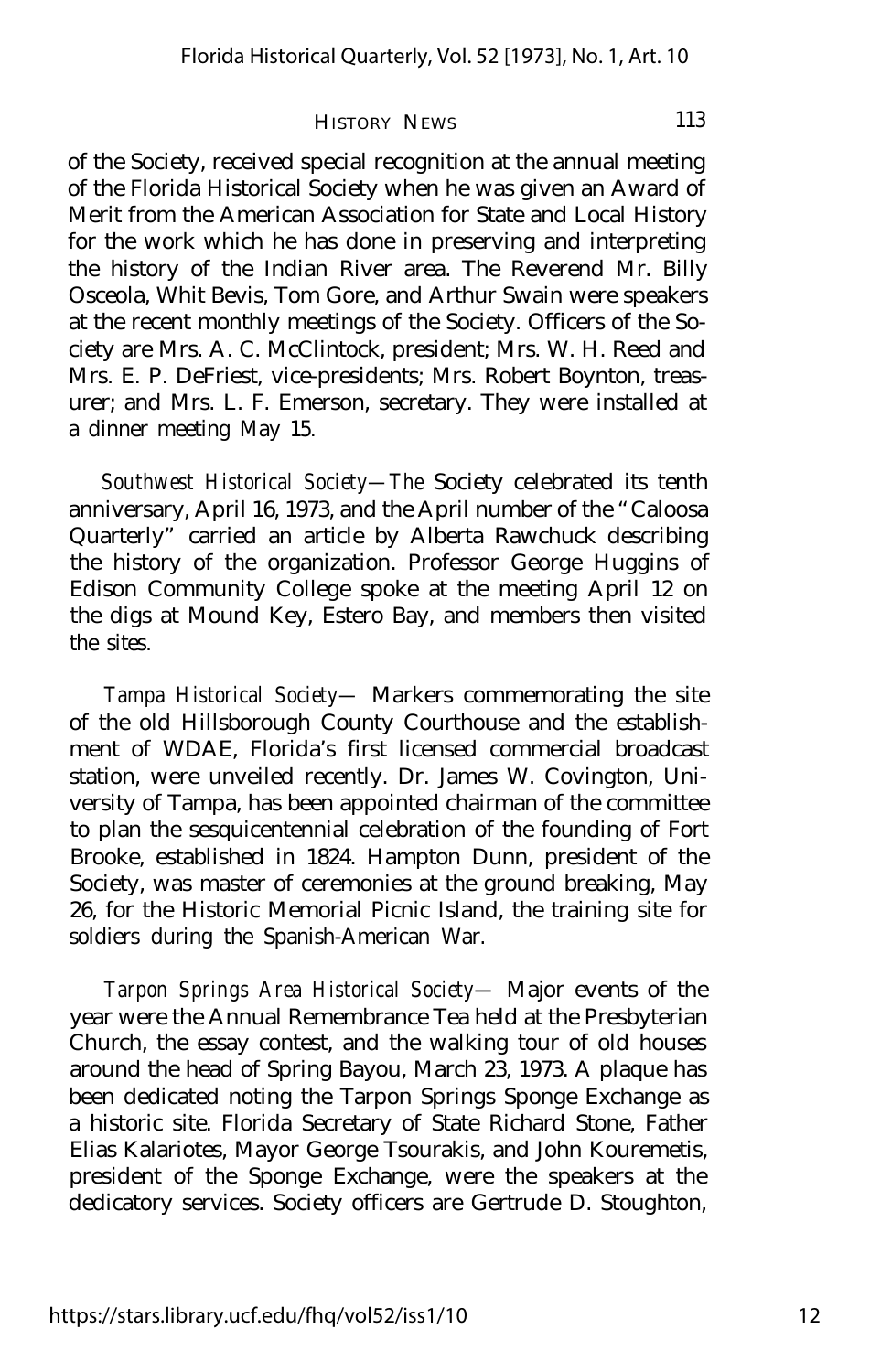president; Nina Assimack, vice-president; Dorothy Veal, secretary; Grace Rolfe, treasurer; and Jessie Cobb, Thomas Craig, F. Kettrell Powell, Donald M. Quimby, and Colonel H. M. Salley, executive board members.